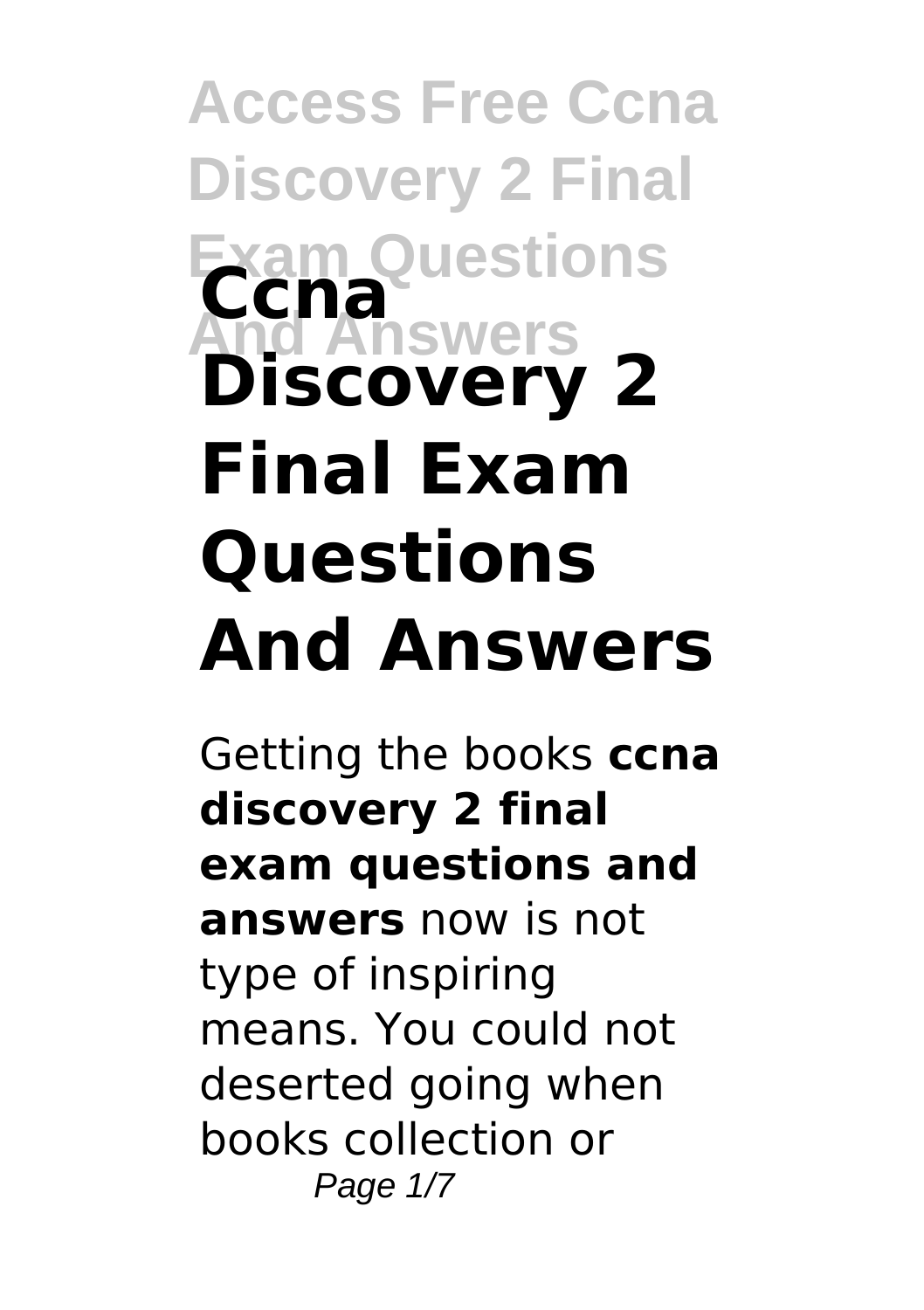**Access Free Ccna Discovery 2 Final Fibrary or borrowing** from your associates to retrieve them. This is an extremely simple means to specifically acquire guide by online. This online broadcast ccna discovery 2 final exam questions and answers can be one of the options to accompany you taking into account having extra time.

It will not waste your time. endure me, the e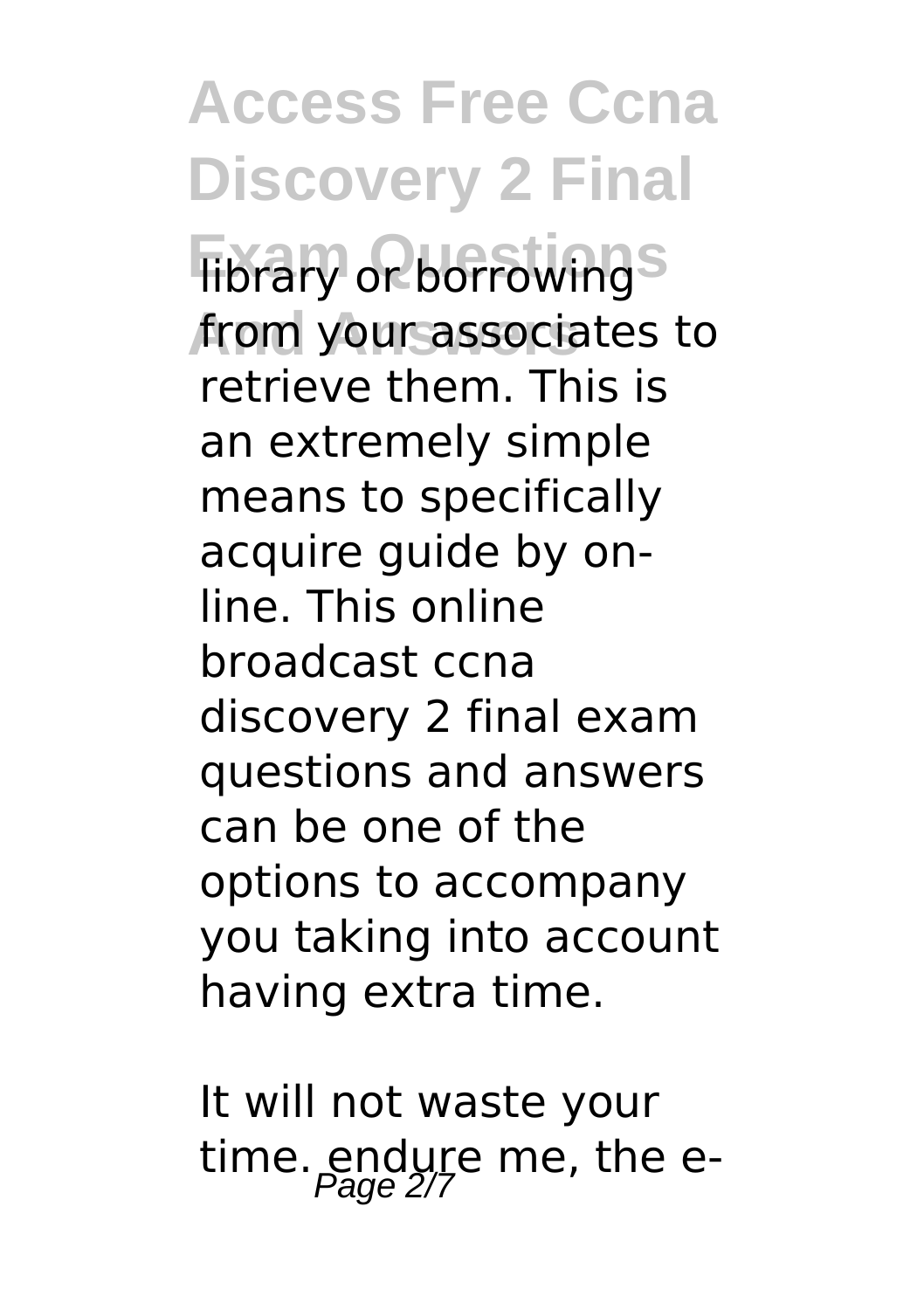**Access Free Ccna Discovery 2 Final Examely** S **And Answers** announce you additional concern to read. Just invest little era to admission this on-line broadcast **ccna discovery 2 final exam questions and answers** as capably as review them wherever you are now.

Wikibooks is an open collection of (mostly) textbooks. Subjects range from Computing to Languages to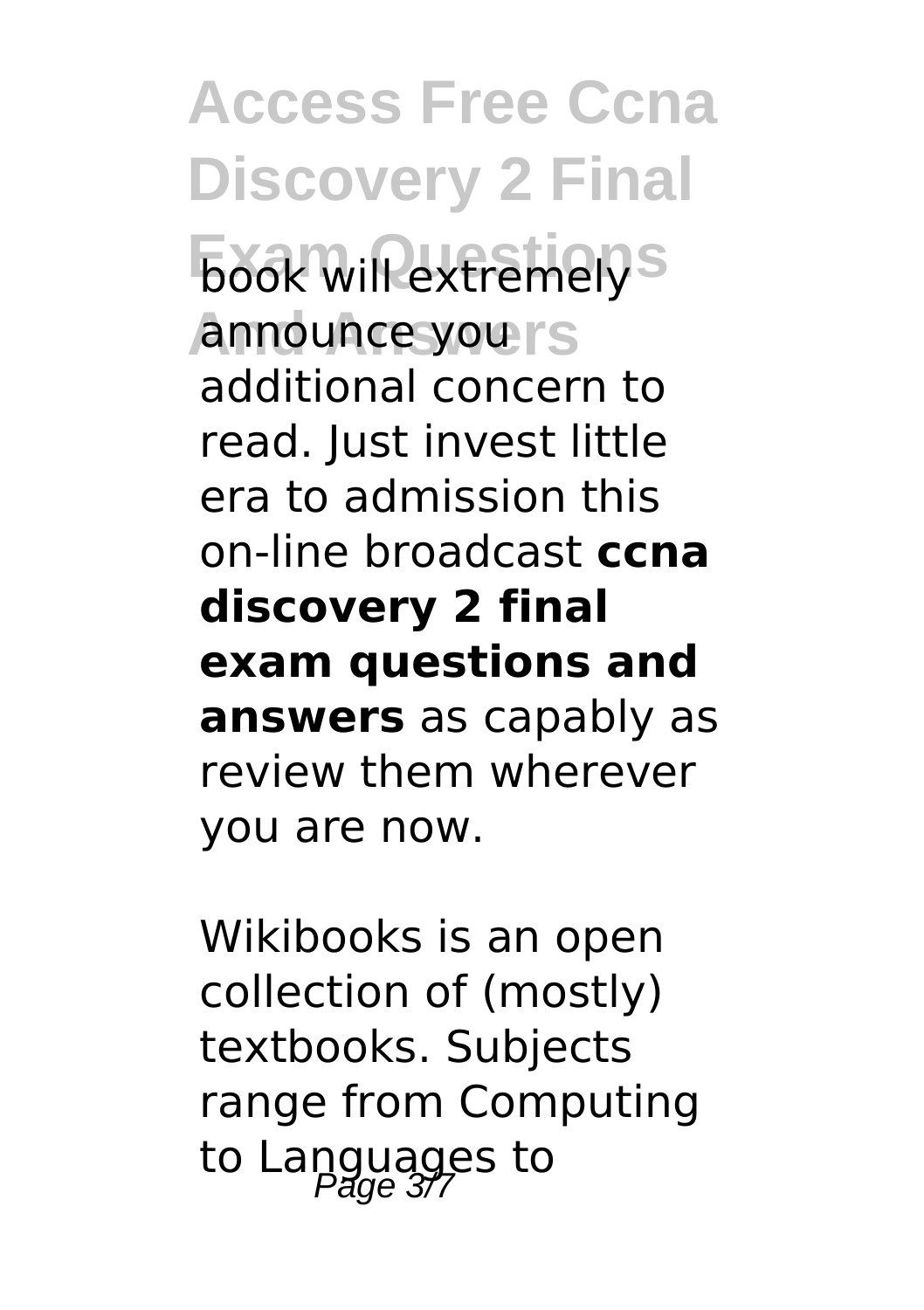**Access Free Ccna Discovery 2 Final Exience; you can see And Answers** all that Wikibooks has to offer in Books by Subject. Be sure to check out the Featured Books section, which highlights free books that the Wikibooks community at large believes to be "the best of what Wikibooks has to offer, and should inspire people to improve the quality of other books."

**Ccna Discovery 2**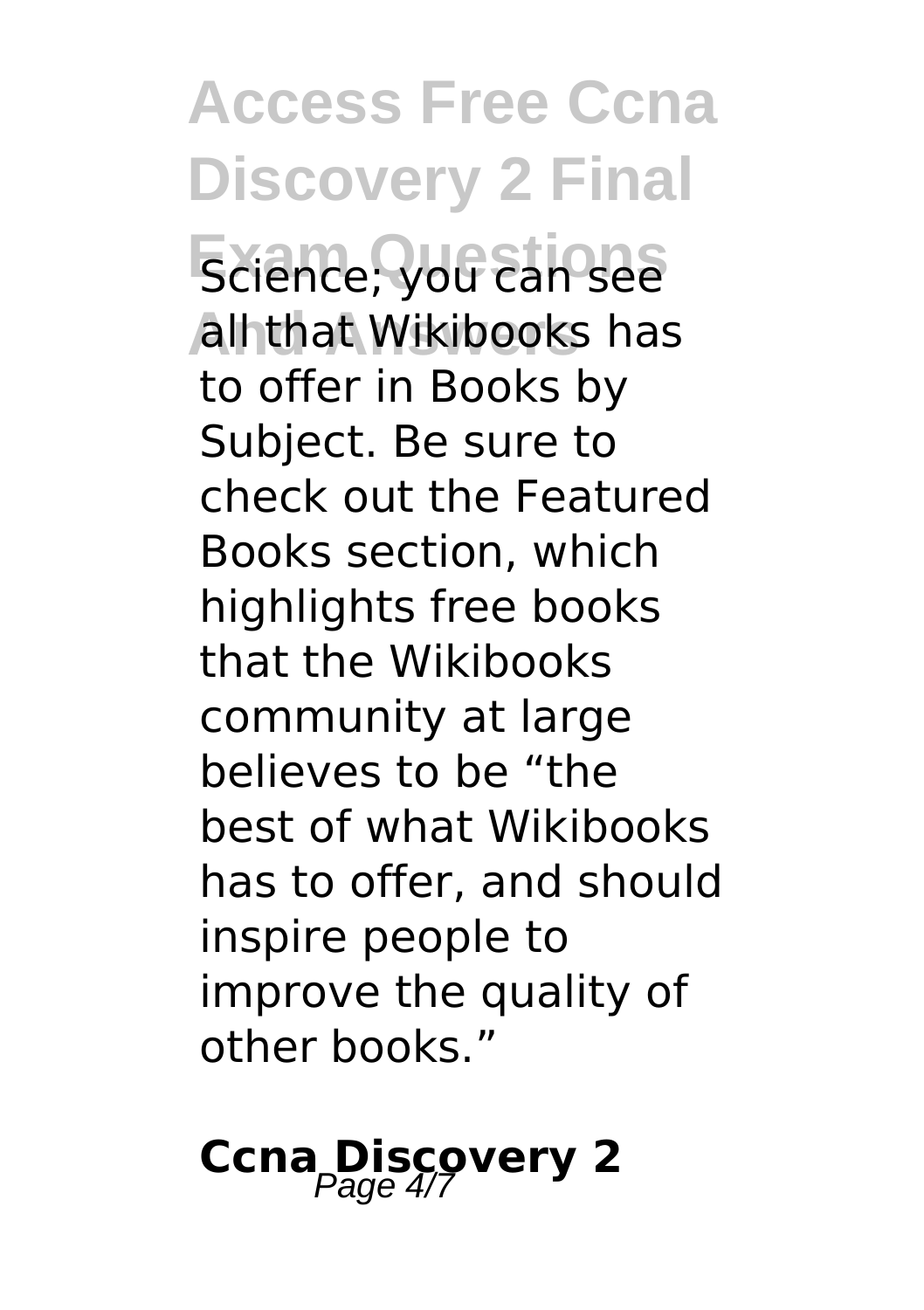**Access Free Ccna Discovery 2 Final Exam Questions Final Exam And Answers** Cisco CCNA 2 v7.02 (SRWE) Switching, Routing, and Wireless Essentials (Version 7.00) Modules 5 - 6: Redundant Networks Exam Answers Full Scored 100% 2020

**CCNA 2 v7 Modules 5 - 6: Redundant Networks Exam Answers**

Hello Network Lessons. Unless I'm missing something this lab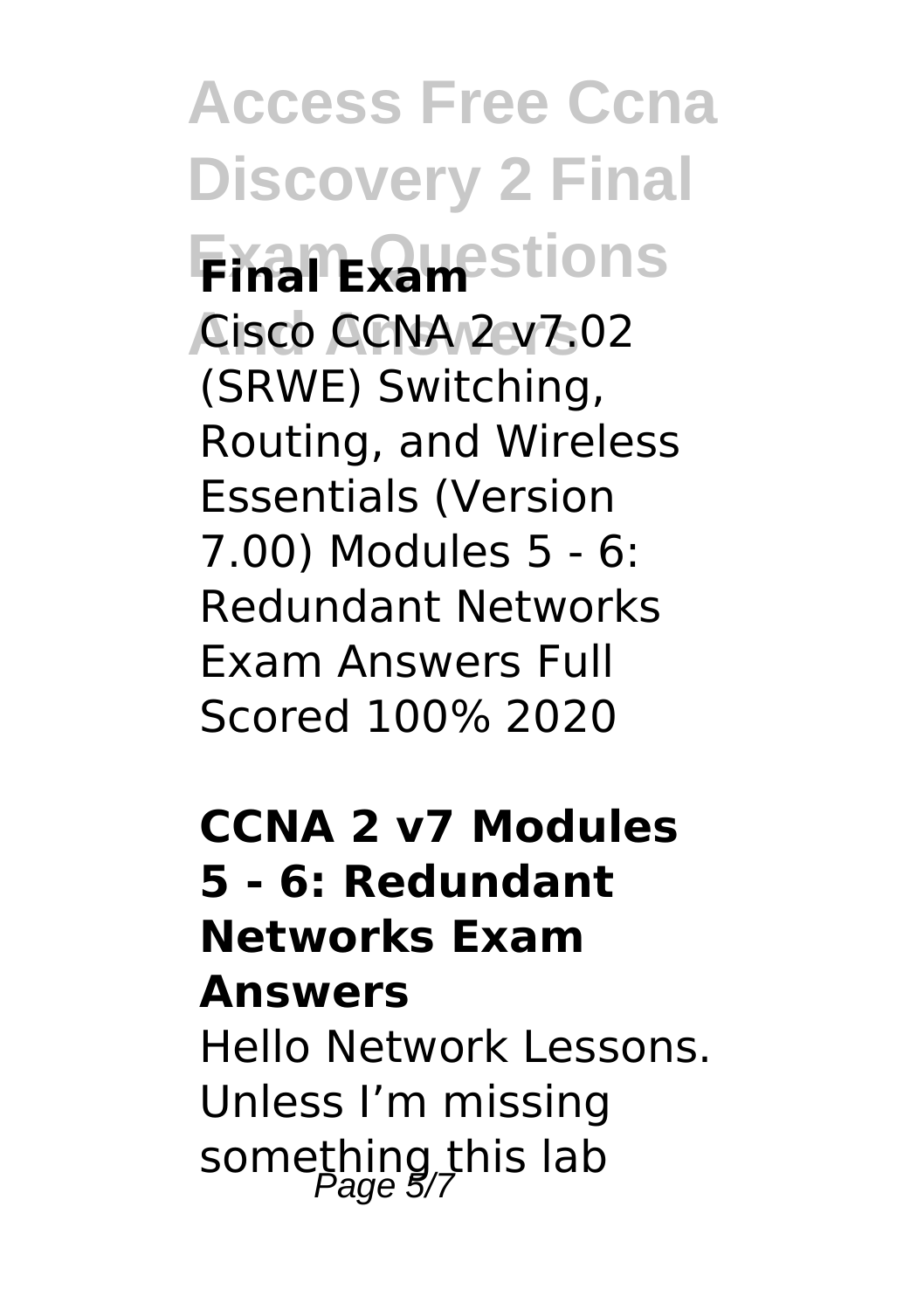**Access Free Ccna Discovery 2 Final** doesn't make sense. **And Answers** There is no Rip protocol running on R3, so even though the 192.168.23.0 network shows up in the routing table on R1 from it's relationship with R2, that network is unreachable from R1 to R3 interface of 192.168.23.3.

Copyright code: [d41d8cd98f00b204e98](/sitemap.xml)